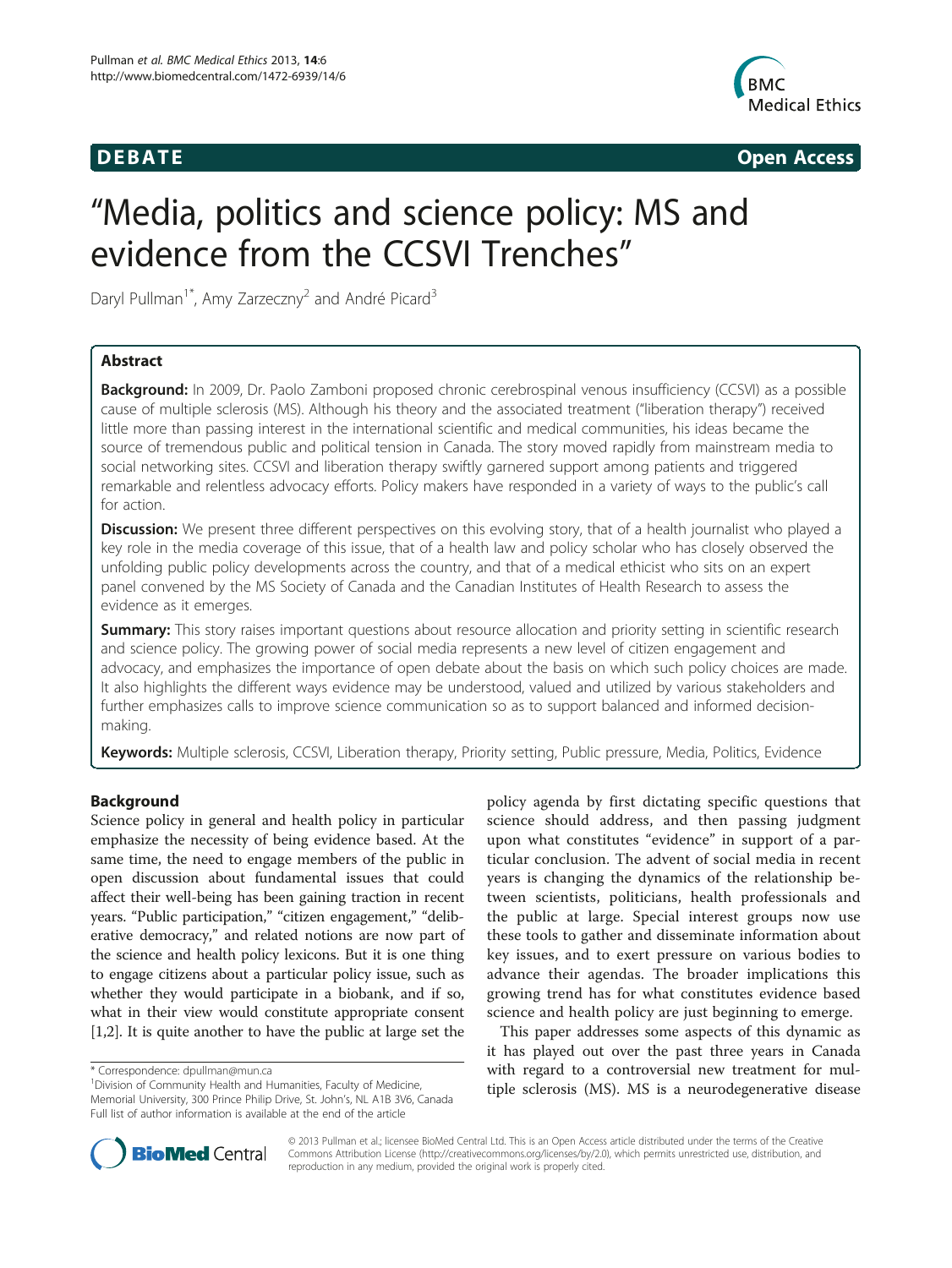involving inflammation and degeneration of myelin, the protective covering around the nerve cells in the brain and spinal cord. There is no consensus about its cause. While MS is often characterized as an autoimmune disorder, other potential theories relate to toxins, environmental triggers, vitamin D deficiency, infectious agents, genetics and vascular abnormalities. Common symptoms include visual disturbance, speech problems, numbness, pain, loss of balance, loss of coordination, bladder and bowel problems, stiffness, weakness, paralysis and fatigue. Symptoms vary widely from person to person and throughout the course of the disease. While current treatments can decrease the severity and frequency of MS attacks and may slow disease progression, many treatments are associated with significant side-effects. There is no proven cure [\[3](#page-7-0)].

Given the potentially devastating impact of MS and the continuing bewilderment and speculation as to its cause, it is little wonder that general excitement ensued when Dr. Paolo Zamboni, an Italian vascular surgeon, announced he may have discovered a key cause of the disease. Based on the results of a study conducted in his clinic, Zamboni theorized that MS is caused by narrowed or blocked veins in the neck which prevent the efficient removal of blood from the brain and spinal cord. Zamboni speculates this condition leads to a build-up of iron, which in turn triggers the inflammation and myelin degeneration seen in MS sufferers [\[4](#page-7-0)]. Chronic cerebrospinal venous insufficiency (CCSVI) is now part of the MS vernacular to describe this putative cause. CCSVI is diagnosed by ultrasound and treated surgically by balloon angioplasty, or by the insertion of stents to keep the veins open. Zamboni coined the term "liberation therapy" to describe this unprecedented treatment, and has called for randomized trials to assess its effects more rigorously.

Zamboni's theory was contentious from the beginning, in part because the initial study that received so much attention was a non-randomized, non-blinded study of 65 patients. With no controls for placebo effect or to account for spontaneous improvements common to the relapsing-remitting form of MS, there was much skepticism in scientific and medical communities as to the validity of his results. Indeed subsequent studies were unable to replicate Zamboni's original findings [[5,6\]](#page-7-0). Concerns were raised as well about potential risks associated with the proposed therapy including possible hemorrhage, dislodgment of blood clots resulting in heart attack or stroke, nerve damage in the neck, complications at the puncture site and vessel puncture by the catheter, among others [\[7\]](#page-7-0). Nevertheless, clinics around the world started offering liberation therapy [\[8](#page-7-0)], and many desperate MS sufferers became medical tourists, investing considerable time, effort and financial resources in the hope of a cure [\[9\]](#page-7-0).

In most jurisdictions, mainstream medicine has treated Zamboni's proposed diagnosis and treatment as little more than a curiosity. Such has not been the case in Canada. For reasons that are still not entirely clear, CCSVI has become a rallying point for many in the Canadian MS community. Despite the risks and the equivocal state of the evidence, the suggestion that MS may have physiological origins with a surgical solution has triggered a flurry of media coverage [[10\]](#page-7-0), ignited the hopes of patients and their families, and divided the community of MS specialists [\[11](#page-7-0)]. The MS Society of Canada, the Canadian Medical Association, and the Canadian Institutes of Health Research (CIHR) have all urged caution and the need for further investigations to establish a solid evidentiary basis for the CCSVI diagnosis and liberation therapy. Nevertheless, countless MS patients and their supporters in Canada have formed advocacy groups and used the internet and social media to advocate for clinical trials and in support of venoplasty as a treatment they insist should be covered under the publicly funded health care system [[8](#page-7-0)]. Advocates often attack the credibility of those who express skepticism about CCSVI, or who call for a cautionary approach [[10](#page-7-0)]. It has been suggested that "[p]erhaps for no other condition has social media been as effective in promoting a medical theory as with chronic cerebrospinal venous insufficiency" [\[12\]](#page-7-0).

In what follows we share some of our experiences and insights with regard to the CCSVI/Liberation Therapy phenomenon as it continues to unfold in Canada. We characterize our perspectives as "from the trenches" as each of us, to some degree, has played a role or otherwise been engaged in this continuing saga as it has unfolded in the Canadian context. AP is a health journalist for the Globe and Mail, Canada's national newspaper. He played a key role in this breaking story and has commented extensively on it as it has continued to unfold. AZ is a health law and policy expert located in Saskatchewan, the Canadian province that has acted most aggressively with regard to CCSVI. DP is a member of an expert panel convened by the MS Society of Canada and the CIHR to oversee a number of studies designed ostensibly to assess the CCSVI-MS hypothesis and to establish whether an evidentiary basis exists to justify proceeding with a clinical trial. The work of this panel has been closely scrutinized and the political pressure to proceed with a clinical trial has been palpable.

# **Discussion**

#### Politics and publicity—André Picard

On November 21, 2009, the CTV network's flagship newsmagazine broadcast a story entitled "The Liberation Treatment: A Whole New Approach to MS" [[13\]](#page-7-0). The same day, The *Globe and Mail* (part of the same media conglomerate) published a companion story entitled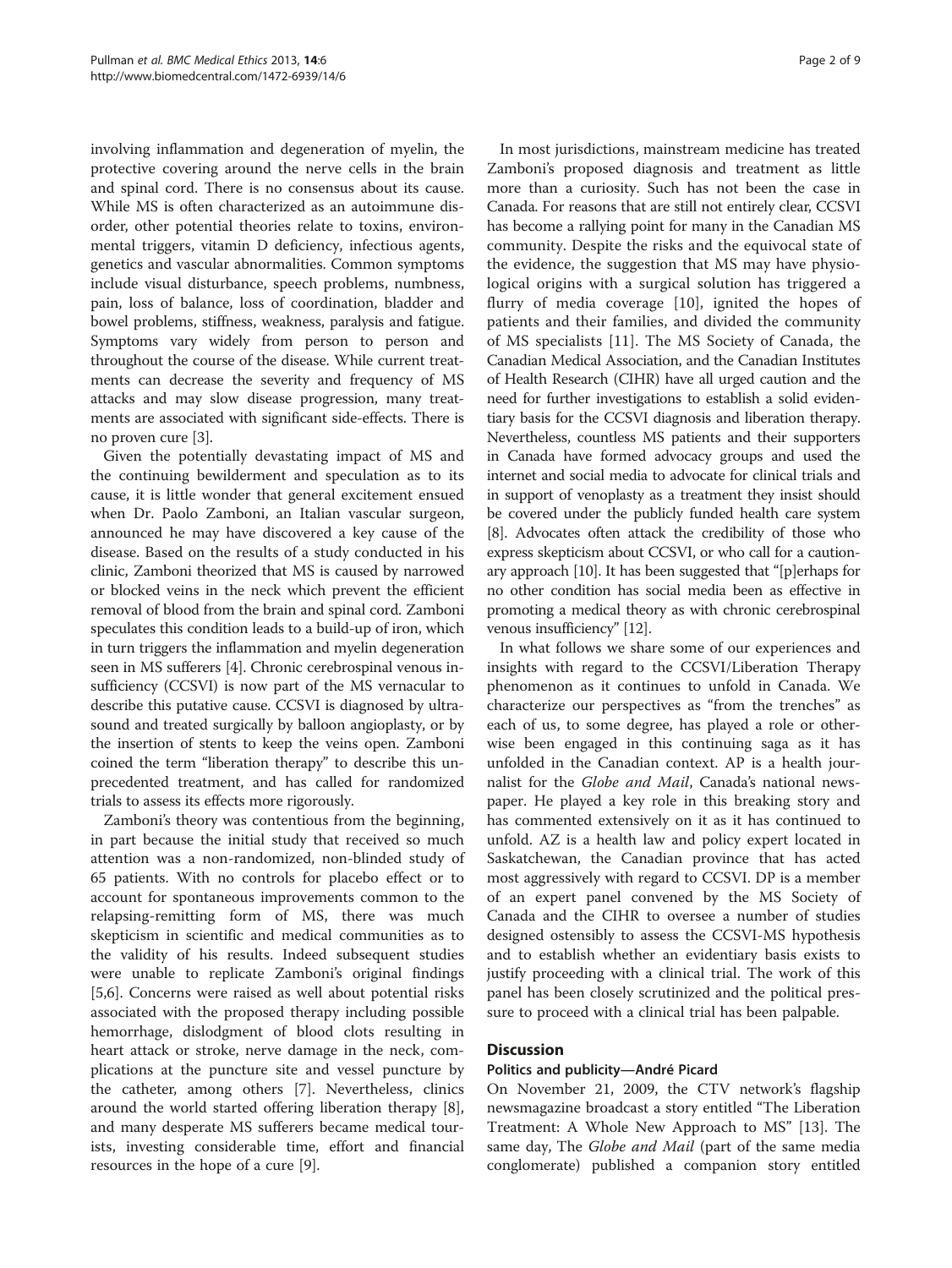"Researcher's labour of love leads to MS breakthrough" based on the documentary [[14](#page-7-0)]. It was not your typical 90 second TV news story, but a 30-minute documentary, months in the making. The story focused on Zamboni's work and the timing of the documentary was pegged to the publication of his research in a peer-reviewed journal, but also emphasized the source of the doctor's quest to find a cure—his wife is afflicted with MS. The CTV documentary had all the elements of a good news, labor of love story.

Zamboni became interested in MS in 1999 when his wife was diagnosed with the condition. He set out to learn all he could about MS and was initially intrigued about repeated references, dating back a century, to the possibility that iron build-up might be a contributing factor. Zamboni's primary area of research was related to how heavy metals like iron damage blood vessels in the leg; he wondered if there could be a similar problem with blood vessels in the brain. Using ultrasound scans, Zamboni discovered vein blockages and abnormalities in all the MS patients he tested. He wondered if clearing blockages in the neck could alleviate symptoms and received ethics approval to conduct a procedure similar to angioplasty on patients. The CTV documentary showed patients before, during, and after the surgery, their MS symptoms seemingly alleviated. Even Zamboni's wife had the surgery, giving the story a lovely romantic touch.

So, yes, the initial story about CCSVI was powerful and enthusiastic. But the story also cautioned that "evidence is too scant and speculative to start rewriting medical textbooks" and that "MS sufferers should not rush off to get the surgery" [\[14](#page-7-0)]. Missing, however, were images of skeptics and opponents of the CCSVI theory. The MS Society of Canada refused to go on camera, instead issuing a short written statement urging caution. Some physicians who specialize in MS believed the theory was quackery but did not want to be quoted for fear of giving the idea any credence. They would later become the fiercest critics of the media treatment of the story.

Where CCSVI really took off though was in the blogosphere. There, the provisos evaporated and the "liberation" treatment was billed as a miracle cure. Testimonials continued to pile up.

Patients began to clamor for the surgery and understandably so, as traditional treatments for MS are often frustratingly ineffective. Many were willing to invest their life savings, and clinics—in Poland, in Costa Rica, in Bulgaria—were more than happy to take their money. The initial reports from patients fuelled the hype, and increasingly breathless media coverage. Those crippled by MS began walking, seemingly on water. Those who urged caution were shouted down, often dismissed as pawns for Big Pharma. There were demands for the liberation procedure to be funded in Canada. Health ministers vowed to finance research.

Meanwhile, science took its course, and so did journalism. Researchers cautiously tried to reproduce Dr. Zamboni's initial findings. Zamboni himself joined the chorus urging a go-slow approach; while he was enthusiastic about the procedure he cautioned that vein blockage was not the sole cause of MS and urged more research to better understand the potential risks and benefits. These developments were chronicled in some detail in the mainstream press [\[15](#page-7-0)].

Then less rosy reports about liberation surgery began to surface. Veins collapsed in about half of those who underwent angioplasty and stents were required. Patients initially felt better. Then, weeks after the procedure, blockages reappeared; many suffered dangerous blood clots, a common side effect of stenting. In November 2010, Mahir Mostic, a 35-year-old Canadian, died after undergoing the procedure [\[16](#page-7-0)]. That was a turning point. Subsequent media coverage became both more cautious and more skeptical.

But CCSVI had momentum, particularly political momentum. There has been much criticism of elected officials for funding CCSVI research. But they were under tremendous pressure; MS patients are well-organized, vocal and, in many cases, desperate. Given that the traditional treatment for MS involves very expensive drugs, one of the powerful undercurrents of the story was a belief that those who opposed further research were in the back pocket of Big Pharma. Time and again we were reminded that the researchers who discovered that stomach ulcers were caused by H. pylori bacteria were treated as quacks by mainstream medicine, and especially by surgeons who made a living doing ulcer surgery.

There is also, in the CCSVI narrative, a belief that there are two camps: MS patients pushing for an unproven intervention and scientists who opposed them. The reality is more complex. Patients were deeply divided. Clinicians and scientists also had a vast array of opinions, ranging from those who believed CCSVI had some validity [[17](#page-7-0)] through to those that believed research should be funded to provide a definitive answer, and on to those who held that the theory was biologically implausible. All appealed to some semblance of "evidence" to back their positions.

Of course "evidence" means starkly different things to different people. Evidence, to academics and scientific researchers, means carefully gathered data that is analyzed and interpreted through a rigorous process with established norms. This no doubt accounts in part for the cautious approach that characterized the scientific community's initial response to this story. However, for some in the research establishment, evidence consists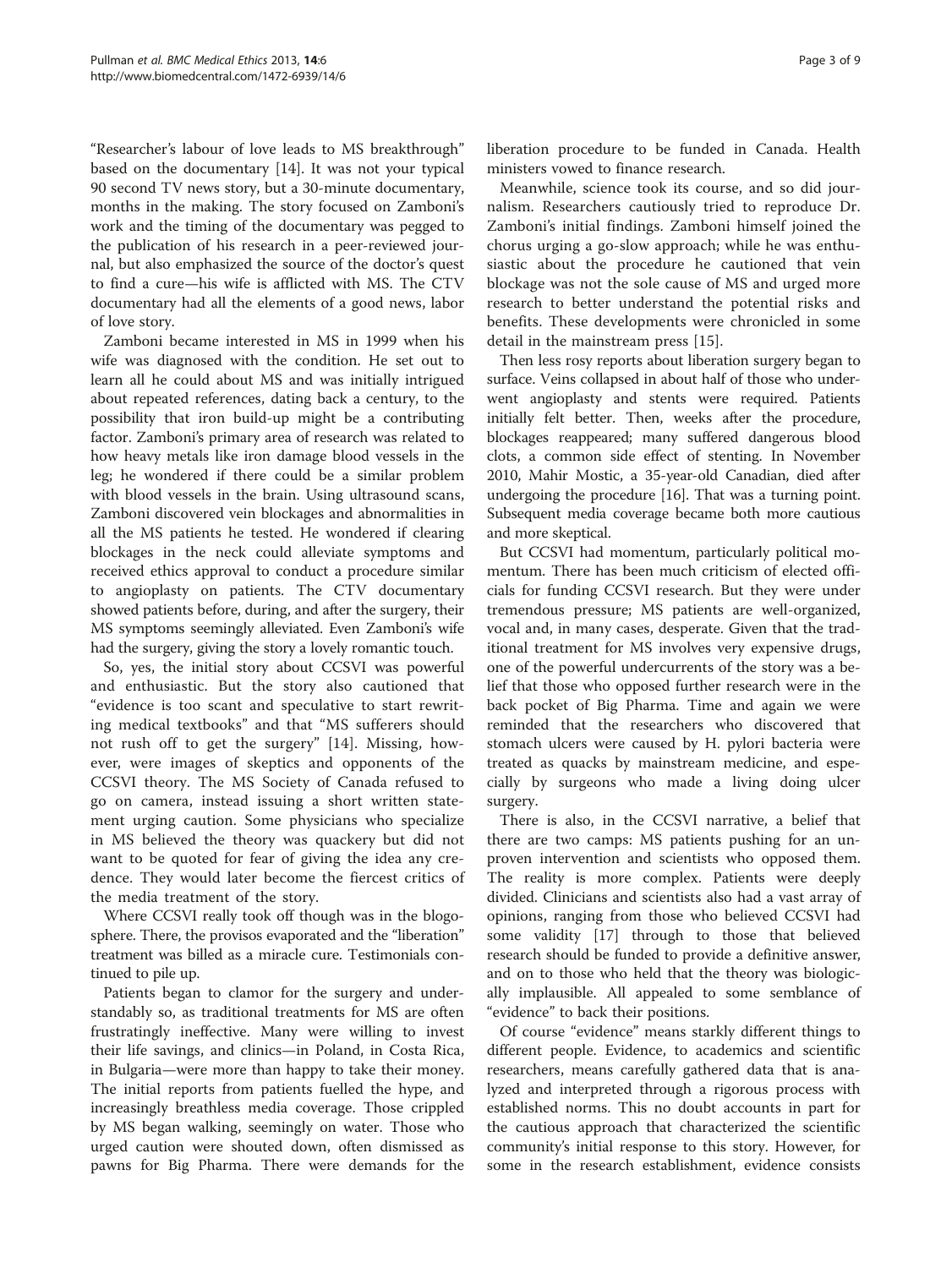only of the data that supports their particular hypothesis, or serves their purposes. There are a lot of biases that taint interpretation of evidence. Let's not forget that medical journals tend to publish only positive studies, not negative ones, particularly when it comes to research on drugs. That their advertising derives principally from pharmaceutical company ads is, no doubt, merely a happy coincidence.

For the public and patients, the most powerful evidence is often anecdotal, and the CCSVI story provided a lot of powerful anecdote, written and visual. For politicians, the most powerful evidence is too often that which is stated loudest and, again, the cries for help from the MS community were loud, and understandably so.

And what is evidence for journalists? It can be any combination of the above. Journalists love anecdote particularly heart-wrenching stories; and they like the underdog, the driven researcher fighting the medical establishment. In this case, and with the benefit of hindsight, that approach may have led to an over-enthusiastic and inadvertent promotion of some shaky science.

Of course, having evidence is not nearly enough. You have to communicate the evidence. With CCSVI, the patients—especially those who believed in this procedure—won the communication battle, at least in the early rounds. Scientists who had their doubts did not make their arguments well, if at all. As noted previously, however, such a cautious and guarded approach is typical of the discipline. In the absence of concrete evidence to either support or debunk Zamboni's hypothesis, scientists generally were hesitant to make any definitive pronouncements. While this hesitancy is understandable to a point, scientists and journalists alike could resolve some of these 'cultural' issues by making use of an interlocutor, an independent third party like the Science Media Centres that have been established in Britain, Australia, and Canada as well [[18\]](#page-7-0).

But, in the end, one thing that journalism and science —two disparate professions—have in common is that they are self-correcting over time. It's not always a pretty process but it is a necessary and informative one.

## Politics and finances—Amy Zarzeczny

Canada is well known for its largely publicly funded health care system. Health is an area of shared jurisdiction between federal and provincial governments. Through the *Canada Health Act*, the federal government transfers funds to the provinces to administer their provincial health care plans. Decisions regarding availability and public coverage for health services and products occur at various levels, and although processes differ between provinces, a complex web of factors is often engaged. These decision-making processes (and

their political elements) are normally distinguished from research funding decisions. As addressed in the following section, the latter are generally made by institutions and bodies with particular expertise in the area and with the mandate to manage funding programs. The Canadian MS liberation story is particularly interesting because of the degree to which it brought these different spheres together, reset the parameters, and directly engaged politicians (at the behest of the public) in the research funding realm.

Exactly why the CCSVI wave hit Canada so much harder than other countries remains an open question. Perhaps it is the fact that Canada has one of the highest rates of MS in the world, at approximately 240/100,000 people [[19\]](#page-7-0), or perhaps the public health care system means Canadians look more quickly to government to take responsibility for health needs. Clearly the media's role was not insignificant, as the topic received more attention in mainstream Canadian newspapers than any other country, including even Italy [\[10\]](#page-7-0). By November 25, 2009, very early in this story's evolution, an online petition entitled "Support The Liberation Procedure (The Zamboni Procedure)" which targeted Health Canada had already garnered 17,624 signatures [\[20](#page-7-0)]. Supporters formed province-specific Facebook groups, among other forms of social networking, to share information and advocate.

Whatever the reason for its origin and momentum, this considerable public pressure prompted action by both federal and provincial policy-makers. At the federal level Liberal Member of Parliament (MP) Kristy Duncan introduced Bill C-280, An Act to establish a National Strategy for Chronic Cerebrospinal Venous Insufficiency (CCSVI) [[21\]](#page-7-0). The Bill's preamble referenced evidence supporting CCSVI as a cause of MS and set out a framework for establishing a national strategy, including clinical trials. Although Bill C-280 was defeated on Second Reading, it brought the debate into Parliament both in a formal sense and in the political maneuvering that surrounded it [[22\]](#page-7-0). The degree to which Bill C-280 reflected direct political involvement in the realm of science and medical research raises interesting questions about the priority setting process.

Perhaps partly in response to a perception that the federal government was not moving with appropriate speed in advancing CCSVI research and clinical application, several provinces acted independently to allocate funds directly [[23](#page-7-0)]. British Columbia invested \$700,000 over three years in a registry to track the experiences of patients who had received treatment [[24\]](#page-7-0). Similarly, Alberta Health and Wellness set aside up to \$1 million (all figures are reported in Canadian dollars) to support a three year observational study tracking the experiences of Albertans [[25](#page-7-0)]. Interestingly, the Government of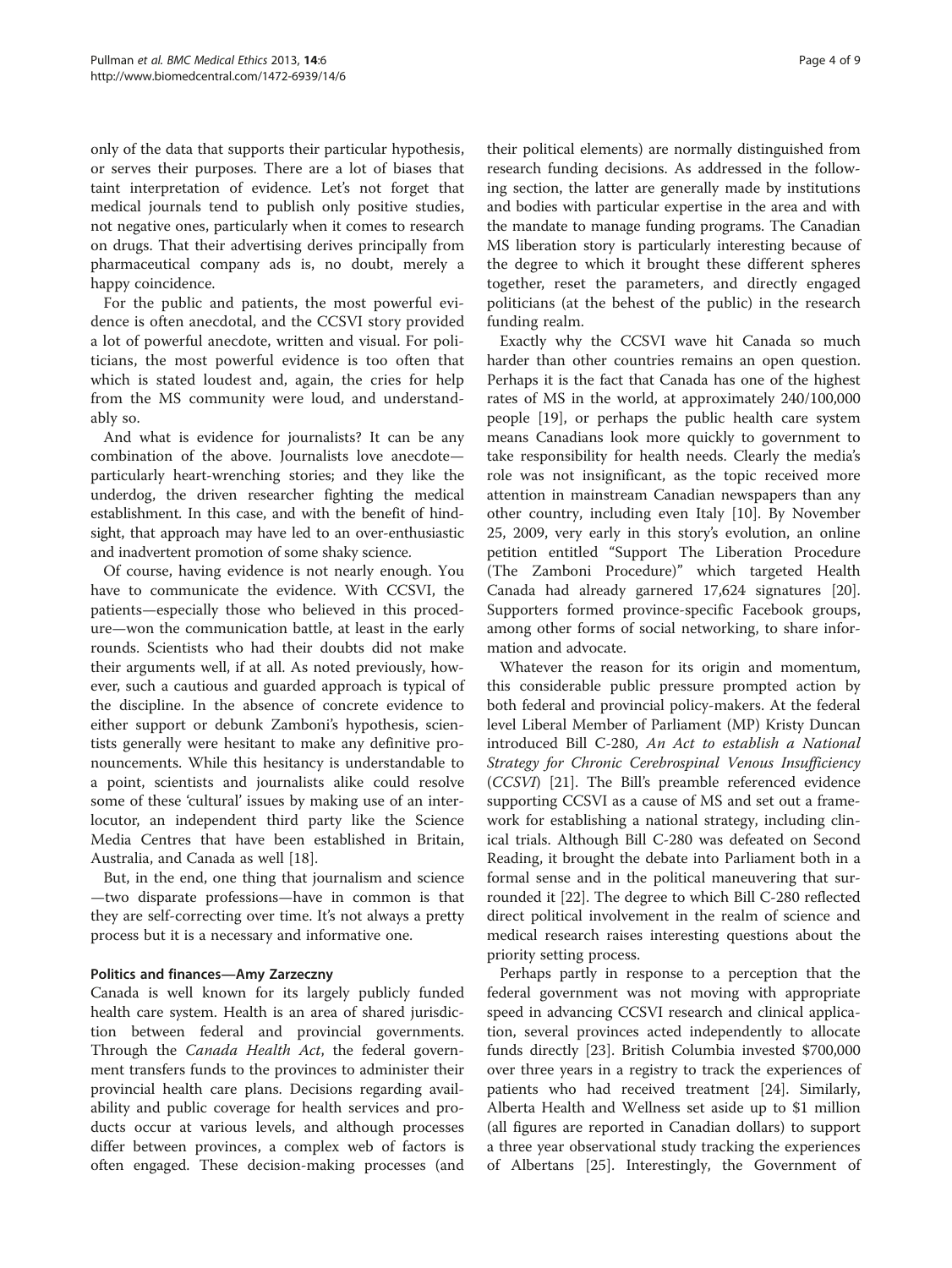Alberta also expressed its commitment to fund clinical trials, but only "if and when it is safe and ethical to proceed" [[26](#page-7-0)]. The Government of Newfoundland and Labrador provided \$400,000.00 to support an observational study of 30 patients who had received liberation therapy. Using objective preliminary and post-procedural tests, the study measured changes in the mental or physical status of patients over a twelve month period, as compared to a control group of 10 who had not received the treatment. The results confirmed "there were no measurable objective medical changes in the observed patients who underwent the CCSVI procedure" [\[27\]](#page-7-0).

Of all the provinces, Saskatchewan arguably moved the fastest and went the furthest in terms of devoting public funds for clinical research into CCSVI. Rather than taking an observational approach, Saskatchewan focused quickly on interventional studies. On October 19, 2010, the Saskatchewan Government announced a commitment of \$5 million to clinical trials for liberation therapy. Its neighboring province, Manitoba, subsequently announced its intent to partner with Saskatchewan on this trial with a matching \$5 million [\[28\]](#page-7-0). Yukon Health and Social Services similarly announced a \$250,000 contribution. However, after assessing the proposed research initiative and the specific projects that were applying for funding, the Saskatchewan Health Research Foundation (SHRF)—the scientific body normally tasked with judging the nature and quality of such initiatives—concluded no proposal should be funded at that time [\[29\]](#page-7-0). The Saskatchewan Government was undeterred, and went on to pursue partnering opportunities in other jurisdictions. On January 12, 2012, Premier Brad Wall announced \$2.2 million to allow Saskatchewan residents to participate in a clinical trial at the Albany Medical Centre in Albany, New York. Six-hundred eighty-two applications were subsequently received for an anticipated 86 spots for Saskatchewan residents [[30](#page-7-0)]. The first Saskatchewan patient to participate received his surgery in August, 2012 [\[31\]](#page-7-0).

The Saskatchewan Government's commitment to moving clinical trials forward has not waivered, notwithstanding the lack of consensus around a number of key issues including diagnostic techniques, whether there is in fact a meaningful association between CCSVI and MS and, if so, what the nature of that association might be (e.g., cause versus effect). Indeed, in a September 23, 2011 press release, then Minister of Health Don McMorris expressed, "'Patients need answers as soon as possible . . .,' and,  $\ldots$  [w]e owe it to them to explore every opportunity to advance MS research and find answers about this treatment'" [[32](#page-7-0)].

Saskatchewan's incidence rate of MS is approximately 340/100,000 people [\[33](#page-7-0)] With a population of just over one million, roughly 3,400 people in Saskatchewan are living with MS. In a province often characterized by its

small-town feel and highly interconnected social networks, one needn't look far before meeting someone who is personally affected by MS, either directly, or through a loved one. Accordingly, it is perhaps no wonder this issue sparked so much public interest in the province and got the attention of its political leaders. Nevertheless it raises concerns about the relationship between science and politics and about the role of the media and social media in particular in shaping that relationship.

#### Politics and science policy—Daryl Pullman

It would be naïve to believe that science proceeds independent of political priorities and pressures. Any time scientific institutions depend upon the public purse to finance their endeavors, various political priorities will influence the scientific agenda. As noted previously, however, generally such broad agenda setting occurs somewhat arms-length to the scientific process in macro-level decisions about how much of the global budget to allocate in support of scientific research. Ideally once general allocation decisions are made it is left to research institutions with the requisite knowledge, experience and expertise to make the meso and microlevel decisions for where those funds will be spent, presumably on the basis of available evidence. When politics intrudes on these more specific scientific decisions the danger is that instead of evidence guiding policy, policy and political pressure will guide what counts as evidence.

In some respects the expert panel convened in the fall of 2010 by CIHR in partnership with the MS Society of Canada, was created to help manage the emerging public and political pressures and to regain some control over the scientific agenda with regard to CCSVI. The fact that Alain Beaudet, president of the CIHR, decided to chair the panel himself, is an indication of the high priority (at least politically, if not scientifically) the file had assumed in a relatively brief period of time. In August 2010, prior to forming the expert panel, the CIHR and the MS Society convened a joint invitational meeting of top researchers "to identify priorities for Canada that would accelerate research and innovation on treatments for MS" [[33\]](#page-7-0). Despite the somewhat general mandate with regard to MS treatments (plural), the focus was almost exclusively on CCSVI. Nevertheless, the summary and recommendations coming out of that meeting—including the strong recommendation to establish the expert panel—indicate a general determination to ensure that scientific rigor would guide policy decisions rather than the reverse. "Meeting participants were emphatic about the crucial requirements for strong evidence based decision making, at both medical and political levels . . ." [[34](#page-7-0)]. However, what serves as evidence in medicine, may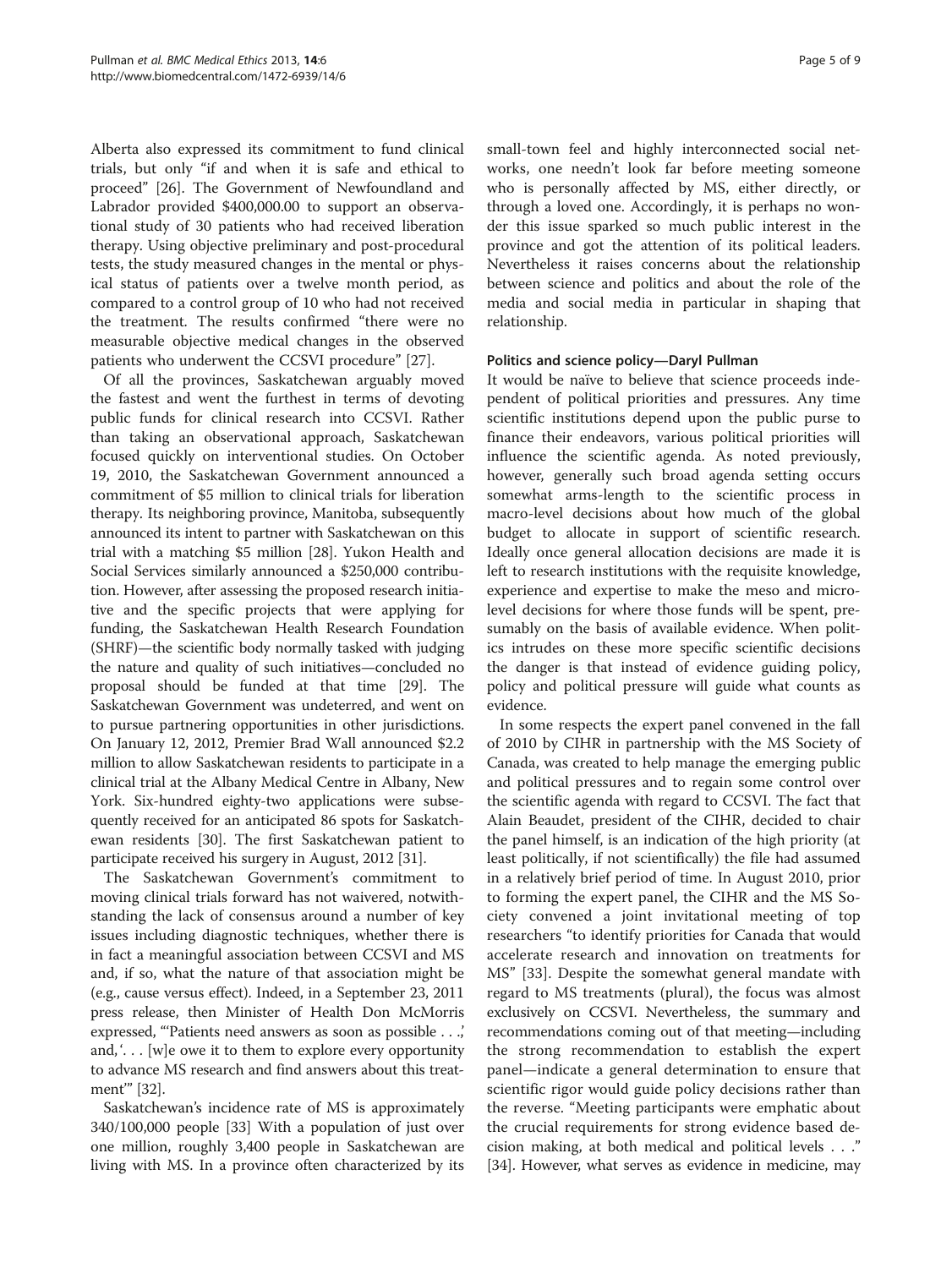be perceived quite differently in politics. Indeed, on-going commentary on the panel's activities indicates that one person's "evidence" can be another's "politics." The subsequent activities of the expert panel and the manner in which its activities were perceived bears this out, and demonstrates just how difficult it can be to maintain a strong commitment to scientific rigor in the face of relentless public and political pressure.

Unlike other members of the expert panel, I (DP) and my colleague Bartha Knoppers—an expert in health law — are neither research scientists nor clinicians. Hence we have a somewhat unique perspective on how this process unfolded within the expert panel. While we had some sense of the political pressure on the panel in general, we did not experience the same direct pressure as did many of our clinical and scientific counter-parts. Clinician members of the panel manage MS patients, many of whom had gone abroad to receive liberation therapy and were convinced of its efficacy. Other patients were anxious to receive the therapy and were openly frustrated when they could not get it at home. Virtually all patients wanted a definitive clinical trial to prove the case once and for all. Researchers on the panel had their scientific credentials and personal integrity questioned by CCSVI advocates who often posted comments on web sites and were quoted in the media with regard to industry sponsored research in which panel members had been involved. The implication, if not explicit charge, was that panel members had a vested financial interest in dismissing CCSVI and liberation therapy as scientifically unsound so as to maintain the status quo.

In effect the expert panel functions as an oversight committee for on-going research related to venous anatomy and MS. The panel consists of the principal investigators of seven MS Society sponsored studies (four from Canada and three from the US) that were carefully designed to investigate various aspects of the CCSVI hypothesis. Other members included scientific leadership from CIHR and the MS Society, a representative from the provinces and territories, an international representative, as well as a medical ethicist and a health law expert. The mandate of the panel was to monitor and analyze preliminary and final results from the seven on-going studies and from related studies from around the world. If the accumulating data was judged to provide "clear and convincing evidence" in support of the CCSVI hypothesis, the panel could recommend that the federal government proceed with a clinical trial.

From the outset the panel's work was closely scrutinized and critiqued. Kirsty Duncan, the MP who had called for a national CCSVI strategy complained "... CIHR put a political process in place instead of a scientific process. Evidence was being willfully ignored from

the literature, from scientific conferences, and from returning Canadians treated for CCSVI" [[22\]](#page-7-0). There is a certain irony when a politician accuses scientists of playing politics, and a degree of naiveté evident when literature, reports from scientific conferences, and anecdotal reports from MS patients are apparently placed on the same evidentiary plane. Indeed it is just such naïve views about the nature of evidence that the expert panel was designed to counter.

Nevertheless, there is little doubt that the decision to convene the expert panel in the first place was as much a political decision as a scientific one. Had the media attention on CCSVI been less intense the concomitant political pressure would not have materialized, and the CIHR would not have felt compelled to make a public demonstration that it was taking the issue seriously. The on-going media and political pressure was evident as well in the manner in which the panel conducted its activities. For example, several of the studies being monitored by the panel took extra-ordinary steps to send their ultra-sound technicians for special training in the Zamboni scanning protocol for venous anatomy. The concern was to avoid further controversy should these studies fail to confirm the CCSVI hypothesis, on the grounds that their imaging technique was somehow flawed such that they failed to see the confirming evidence. Again there is a certain irony when an initial study that is almost universally dismissed as methodologically flawed is used to set the standard for future studies.

Despite the panel's best efforts to remain politically sensitive while maintaining scientific rigor, the unrelenting media and political pressure were taking a toll. It is my considered opinion that these pressures had an increasing influence on the activities of the panel. When the panel met on June 28, 2011 to review updates from the seven studies as well as the results of a meta-analysis of other CCSVI studies, it was aware that the federal minister of health was waiting in the wings to receive an update on the panel's progress. Given that none of the seven on-going studies had definitive results to report at the time (most had not yet completed enrollment), any ostensible "progress" would be based on the metaanalysis. Those results were equivocal at best, and failed to produce "clear and convincing evidence of CCSVI," the putative standard set at the initial scientific meeting in August 2010 [\[35](#page-7-0)]. Results from autopsies conducted on seven MS patients that indicated abnormal venous anatomy for some patients were also presented, although it was emphasized that these results were very preliminary, and it was too early to say what if anything this might say with regard to the CCSVI hypothesis [\[36](#page-7-0)]. Even when combined with the results of the metaanalysis, however, the evidence in support of the CCSVI hypothesis remained less than clear.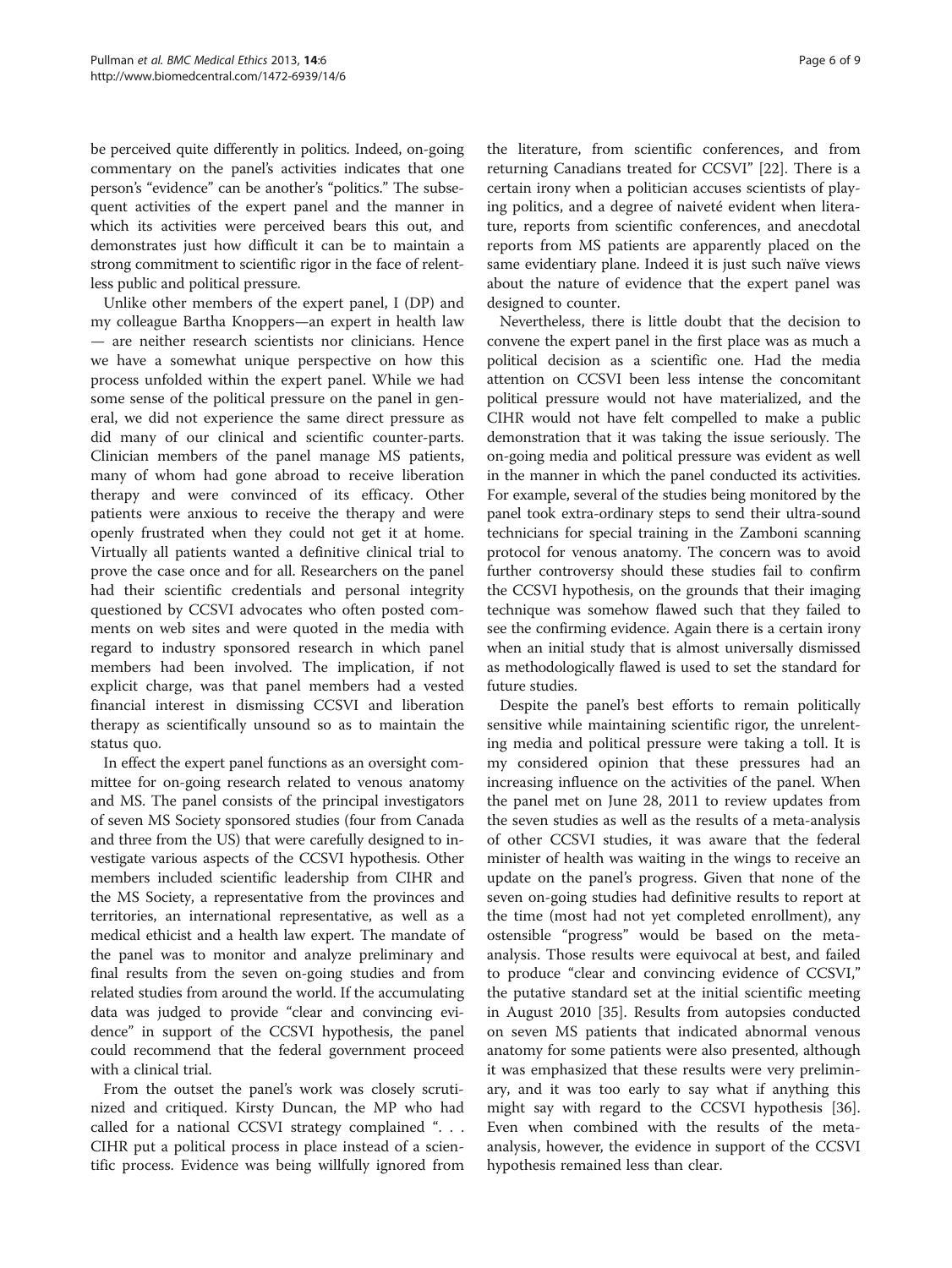Any proposed clinical trial on CCSVI would most likely include a placebo arm in which participants received sham surgery. Such a trial would present its own ethical challenges with regard to the available evidentiary standard and the need to establish clinical equipoise. Even if equipoise could be established there would be issues of therapeutic misconception when patients enrolled in such a study are convinced they would receive treatment, and the resulting problems with achieving a fully informed consent [\[37](#page-7-0)].

I am not at liberty to go into specific details of the often animated discussion amongst panel members with regard to what to make of the evidence that had been presented. Suffice it to say that the federal Minister of Health reported the next day that the panel had endorsed a decision to proceed with a Phase I/II clinical trial [[38\]](#page-7-0). Since that time CIHR has announced funding of a successful application to conduct this study [\[39](#page-7-0)].

In my view the pending meeting with the Minister of Health had created something of a sense of urgency about the panel's deliberations, and an expectation that some kind of a positive announcement would be helpful. Thus the Phase I/II recommendation was in some sense both a scientific and a political compromise. Such early phase trials are generally designed to gather additional evidence in support of a promising hypothesis, and to see whether clinical equipoise can be established so as to justify a larger Phase III study. In this case, while the available evidence was equivocal at best, approving a Phase I/II study provided a means by which to forestall some of the continuing political pressure. However, this was not the full-fledged Phase III study for which advocates had been clamoring, and CIHR and the expert panel have faced continuing criticism for failing to take that step [\[40](#page-7-0)].

#### Summary

The Canadian experience with CCSVI presents an interesting case study and raises important questions about resource allocation and priority setting in the research context. Indeed, we rarely see this kind of broad-scope public momentum behind new drugs or therapies, and we very rarely see governments so directly engaged in pushing a particular research agenda, especially at such an early stage (i.e., moving to clinical trials before there is a strong evidentiary foundation, standardized diagnostic approaches, management of the risks associated with different treatment approaches, etc. [[41](#page-7-0)]).

The priority setting tensions that emerge from this reality are unquestionably complex. On what basis should we decide to fund MS research versus other high-impact diseases such as cancer or heart disease, two of the leading causes of death for Canadians? What about rare but equally devastating conditions that may not generate the same level of public advocacy, or conditions that don't encourage the same degree of public sympathy [\[42\]](#page-8-0)? What about other areas of MS research where the evidence is stronger? The degree to which evidence and expertise should be the determining factors in these decisions and the appropriate role for public pressure, advocacy and interest groups are all matters of considerable debate. These are by no means new challenges [\[43,44](#page-8-0)], but they have been brought into the spotlight again by the evolving MS liberation story [\[10](#page-7-0)[,45,46](#page-8-0)].

One particularly salient aspect of how CCSVI has permeated political spheres is the influence of social media, not only in terms of the rapid spread of information (or misinformation), but also with its ability to mobilize large numbers of people and capture the attention of political leaders [[47\]](#page-8-0). The current power of social media represents a whole new level of citizen engagement and advocacy, and emphasizes the importance of open debate about the basis on which particular resource allocation and priority setting policy choices are made in scientific and medical research contexts, especially if political leaders begin to play more direct roles in such decisions. When dealing with the allocation of limited public funds for research, decision-making should be transparent, just, and at the very least, informed by current evidence. Deliberative democracy cannot afford to be high-jacked by a cyber-mob. However, the rapidity with which new findings, whether speculative or proven, make their way into the public sphere has undergone a paradigm shift such that the process in which "evidence" is manufactured may be changing irrevocably.

Gone are the days when researchers and clinicians can rely on a few hours of "media training" to prepare them for the off-chance they might be interviewed about some aspect of their work. As the Canadian experience with CCSVI illustrates so poignantly, the advent of the internet and social media mean the ivory tower of academia might be stormed at any moment by an interested, enthusiastic, and motivated public. Researchers and clinicians must learn how to utilize these resources to ensure the message that emerges is both balanced and informed.

#### Abbreviations

CCSVI: Chronic cerebrospinal venous insufficiency; CIHR: Canadian institutes of health research; CTV: Canadian television; MP: Member of parliament; MS: Multiple sclerosis; SHRF: Saskatchewan health research foundation.

#### Competing interests

As noted, DP is a member of an expert panel on the topic convened by the MS Society of Canada and the CIHR; AP is a health journalist for the Globe and Mail, Canada's national newspaper, and has published extensively on this topic.

#### Authors' contributions

DP conceived the concept for the paper and together with AZ developed the structure and overarching themes. Each author bears primary responsibility for his/her section – Politics and Publicity (AP); Politics and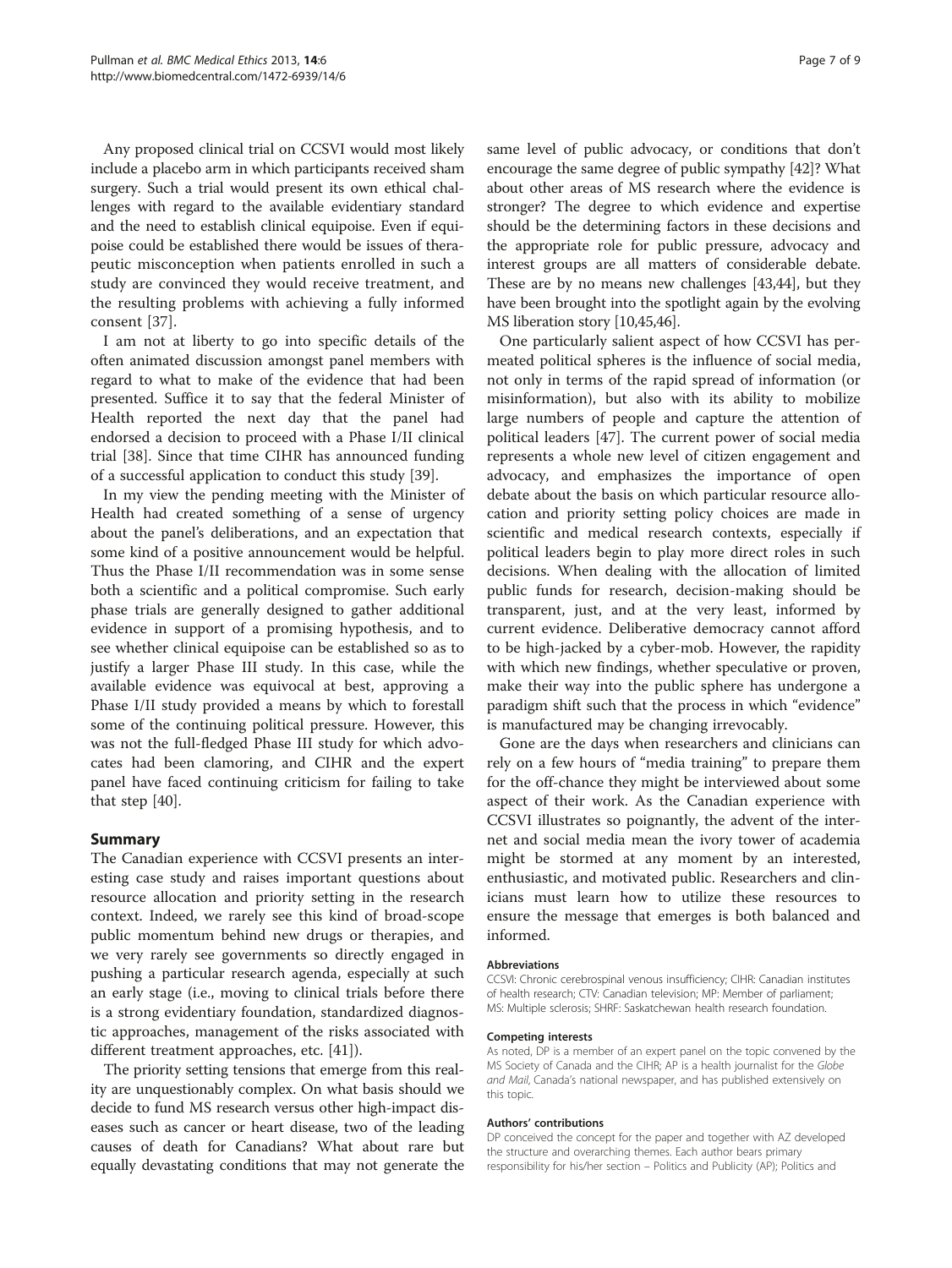<span id="page-7-0"></span>Finances (AZ); Politics and Science Policy (DP). All authors read and approved the final manuscript.

#### Acknowledgements

The authors would like to thank Professor Timothy Caulfield and the University of Alberta's Health Law and Science Policy Group for hosting the Using and Abusing Evidence in Science and Health Policy conference which inspired this piece. The authors would also like to thank Professor Bartha Knoppers for her insights and contribution to the paper's structure. It should be noted, however, that the observations and opinions stated here are those of the authors.

#### Author details

<sup>1</sup> Division of Community Health and Humanities, Faculty of Medicine, Memorial University, 300 Prince Philip Drive, St. John's, NL A1B 3V6, Canada. <sup>2</sup> <sup>2</sup>University of Regina, 110, 2 Research Drive, Regina, SK S4S 0A2, Canada. <sup>3</sup>The Globe and Mail, 444 Front St. W, Toronto, ON M5V 2S9, Canada.

#### Received: 19 September 2012 Accepted: 6 February 2013 Published: 12 February 2013

#### References

- 1. Secko D, Preto N, Niemeyer S, Burgess M: Informed consent in biobank research: A deliberative approach to the debate. Soc Sci and Medicine 2009, 68(4):781–789.
- 2. Pullman D, Etchegary H, Gallgher K, Hodgkinson K, Keough M, Morgan D, Street C: Personal Privacy, Public Benefits, and Biobanks: A conjoint analysis of policy priorities and public perceptions. Genetics and Medicine 2012, 14:229–235.
- 3. Multiple Sclerosis Society of Canada; About MS [\[http://mssociety.ca/en/](http://mssociety.ca/en/information/default.htm) [information/default.htm\]](http://mssociety.ca/en/information/default.htm)
- 4. Zamboni P, Galeotti R, Menegatti E, Malagoni AM, Tacconi G, Dall'Ara S, Bartolomei I, Salvi F: Chronic cerebrospinal venous insufficiency in patients with multiple sclerosis. J Neurol Neurosurg Psychiatry 2009, 80:392–399.
- 5. Doepp F, Paul F, Valdueza JM, Schmierer K, Schreiber SJ: No cerebrocervical venous congestion in patients with multiple sclerosis. Ann Neurol 2010, 68(2):173–183.
- Sundström P, Wåhlin A, Ambarki K, Birgander R, Eklund A, Malm J: Venous and cerebrospinal fluid flow in multiple sclerosis: A case–control study. AnnNeurol 2010, 68(2):255–259.
- 7. Burton JM, Alikhani K, Goyal M, Costello F, White C, Patry D, Bell R, Hill MD: Complications in MS patients after CCSVI procedures abroad (Calgary, AB). Can J Neurol Sci 2011, 38(5):741–746.
- Khan O, Tselis A: Chronic cerebrospinal venous insufficiency and multiple sclerosis: science or science fiction? J Neurol Neurosurg Psychiatry 2011, 82:355.
- 9. Kirkey S: U.S. specialists in competition for Canadian MS patients, The Montreal Gazette. 2011 [[http://www.montrealgazette.com/health/specialists](http://www.montrealgazette.com/health/specialists+competition+Canadian+patients/4246308/story.html) [+competition+Canadian+patients/4246308/story.html](http://www.montrealgazette.com/health/specialists+competition+Canadian+patients/4246308/story.html)]
- 10. Chafe R, Born KB, Slutsky AS, Laupacis A: The rise of people power. Nature 2011, 472:410–411.
- 11. Blackwell T: Is new MS research the real thing, or a media-driven frenzy? National Post. 2010 [[http://www.nationalpost.com/news/story.html?](http://www.nationalpost.com/news/story.html?id=2475272) [id=2475272](http://www.nationalpost.com/news/story.html?id=2475272)]
- 12. Fox RJ: Chronic cerebrospinal venous insufficiency: A Kuhnian paradigm shift or another fad? CMAJ 2011, 183(16):1824–1825. at 1824.
- 13. Favaro A, St Phillip E: The Liberation Treatment: A whole new approach to MS, CTV News. 2009 [\[http://www.ctvnews.ca/the-liberation-treatment-a-whole](http://www.ctvnews.ca/the-liberation-treatment-a-whole-new-approach-to-ms-1.456617)[new-approach-to-ms-1.456617\]](http://www.ctvnews.ca/the-liberation-treatment-a-whole-new-approach-to-ms-1.456617)
- 14. Picard A, Favaro A: Researcher's labour of love leads to MS breakthrough, The Globe and Mail. 2009 [\[http://www.theglobeandmail.com/news/national/](http://www.theglobeandmail.com/news/national/researchers-labour-of-love-leads-to-ms-breakthrough/article4196866/?page=all) [researchers-labour-of-love-leads-to-ms-breakthrough/article4196866/?](http://www.theglobeandmail.com/news/national/researchers-labour-of-love-leads-to-ms-breakthrough/article4196866/?page=all) [page=all](http://www.theglobeandmail.com/news/national/researchers-labour-of-love-leads-to-ms-breakthrough/article4196866/?page=all)]
- 15. Alphonso C: Hamilton researchers to test Italian scientists MS theory, The Globe and Mail. 2010 [\[http://www.theglobeandmail.com/news/national/](http://www.theglobeandmail.com/news/national/hamilton-researchers-to-test-italian-scientists-ms-theory/article4305495/) [hamilton-researchers-to-test-italian-scientists-ms-theory/article4305495/](http://www.theglobeandmail.com/news/national/hamilton-researchers-to-test-italian-scientists-ms-theory/article4305495/)]
- 16. Picard A: MS is a bedeviling disease with no simple answers, The Globe and Mail. 2009 [\[http://www.theglobeandmail.com/news/national/ms-is-a](http://www.theglobeandmail.com/news/national/ms-is-a-bedevilling-disease-with-no-simple-answers/article1461909/)[bedevilling-disease-with-no-simple-answers/article1461909/](http://www.theglobeandmail.com/news/national/ms-is-a-bedevilling-disease-with-no-simple-answers/article1461909/)]
- 17. Brandes L: CCSVI trials and tribulations: Do we already know the answer to the question? CTV News. 2010 [[http://healthblog.ctv.ca/post/CCSVI-trials-and](http://healthblog.ctv.ca/post/CCSVI-trials-and-tribulations-Do-we-already-know-the-answer-to-the-question.aspx)[tribulations-Do-we-already-know-the-answer-to-the-question.aspx\]](http://healthblog.ctv.ca/post/CCSVI-trials-and-tribulations-Do-we-already-know-the-answer-to-the-question.aspx)
- 18. Science Media Centre of Canada. [\[http://www.sciencemediacentre.ca/smc/](http://www.sciencemediacentre.ca/smc/index.php?option=com_content&view=article&id=77&Itemid=76&lang=en) [index.php?option=com\\_content&view=article&id=77&Itemid=76&lang=en\]](http://www.sciencemediacentre.ca/smc/index.php?option=com_content&view=article&id=77&Itemid=76&lang=en)
- 19. Multiple Sclerosis International Federation: Atlas of MS Database. [<http://www.atlasofms.org/>]
- 20. Woo T: Support The Liberation Procedure (The Zamboni Procedure), Go Petition. 2009 [\[http://www.gopetition.com/petitions/the-liberation](http://www.gopetition.com/petitions/the-liberation-procedure.html)[procedure.html](http://www.gopetition.com/petitions/the-liberation-procedure.html)]
- 21. Government of Canada, Bill C-280: An Act to establish a National Strategy for Chronic Cerebrospinal Venous Insufficiency (CCSVI).: First Session, Forty-first Parliament, 60 Elizabeth II; 2011.
- 22. Kingston A: The medical politics blocking CCSVI trials; A defeated private member's bill shows how pitched the battle has become, Macleans. 2012 [[http://www2.macleans.ca/2012/02/29/the-medical-politics-behind-ccsvi](http://www2.macleans.ca/2012/02/29/the-medical-politics-behind-ccsvi-trials/)[trials/](http://www2.macleans.ca/2012/02/29/the-medical-politics-behind-ccsvi-trials/)]
- Kingston A: The silent treatment: How Canada has failed MS sufferers, Macleans. 2012 [[http://www2.macleans.ca/2012/06/25/the-silent-treatment](http://www2.macleans.ca/2012/06/25/the-silent-treatment-how-canada-has-failed-ms-sufferers/)[how-canada-has-failed-ms-sufferers/](http://www2.macleans.ca/2012/06/25/the-silent-treatment-how-canada-has-failed-ms-sufferers/)]
- 24. Vancouver Coastal Health; BC CCSVI Registry Info Sheet. [[http://mssociety.](http://mssociety.ca/bc/ccsviregistry.htm) [ca/bc/ccsviregistry.htm](http://mssociety.ca/bc/ccsviregistry.htm)]
- 25. Alberta Health Services: Alberta launches Multiple Sclerosis Observational Study. 2011 [[http://www.albertahealthservices.ca/5356.asp\]](http://www.albertahealthservices.ca/5356.asp)
- 26. Alberta Health Services: News Release: Alberta commits to study MS (CCSVI) treatment. 2010 [[http://www.albertahealthservices.ca/3370.asp\]](http://www.albertahealthservices.ca/3370.asp)
- 27. Health and Community Services, Newfoundland and Labrado: News Release: Multiple Sclerosis Observational Study Results Announced. 2012 [[http://www.](http://www.releases.gov.nl.ca/releases/2012/health/0607n04.htm) [releases.gov.nl.ca/releases/2012/health/0607n04.htm](http://www.releases.gov.nl.ca/releases/2012/health/0607n04.htm)]
- 28. Manitoba: News Release: Saskatchewan and Manitoba Partner on MS Liberation Clinical Trial Research. 2011 [[http://www.mhrc.mb.ca/pdfs/MS.](http://www.mhrc.mb.ca/pdfs/MS.Initiative.NR.040511.pdf) [Initiative.NR.040511.pdf](http://www.mhrc.mb.ca/pdfs/MS.Initiative.NR.040511.pdf)]
- 29. Saskatchewan Health Research Foundation (SHRF): MS Clinical Trials, Updates. [\[http://www.shrf.ca/index-subpage-633.html](http://www.shrf.ca/index-subpage-633.html)]
- 30. Government of Saskatchewan: News Release: MS Clinical Trial Application Process Complete. 2012 [\[http://www.gov.sk.ca/news?newsId=dc30f7a1-8c15-](http://www.gov.sk.ca/news?newsId=dc30f7a1-8c15-401a-b227-93586350444a) [401a-b227-93586350444a](http://www.gov.sk.ca/news?newsId=dc30f7a1-8c15-401a-b227-93586350444a)]
- 31. CBC News: Saskatoon man recovering from surgery, part of MS trial, CBC News. 2012 [\[http://www.cbc.ca/news/health/story/2012/08/23/sk-ms](http://www.cbc.ca/news/health/story/2012/08/23/sk-ms-recovery.html?cmp=rss)[recovery.html?cmp=rss](http://www.cbc.ca/news/health/story/2012/08/23/sk-ms-recovery.html?cmp=rss)]
- 32. Government of Saskatchewan: News Release: Saskatchewan Entering Partnership to Advance MS Research. 2011 [\[http://www.gov.sk.ca/news?](http://www.gov.sk.ca/news?newsId=9303bbd8-ec36-45c1-b258-826b5b52c4d2) [newsId=9303bbd8-ec36-45c1-b258-826b5b52c4d2\]](http://www.gov.sk.ca/news?newsId=9303bbd8-ec36-45c1-b258-826b5b52c4d2)
- 33. Beck C, Metz L, Svenson L, Patten S: Regional variation of multiple sclerosis prevalence in Canada. Multiple Sclerosis 2005, 11:516-519.
- 34. CIHR and MS Society of Canada: Joint Invitational Meeting on Multiple Sclerosis Research: Summary Report. Ottawa. 2010 [[http://www.cihr-irsc.gc.ca/](http://www.cihr-irsc.gc.ca/e/documents/MSSummaryreport_e.pdf) [e/documents/MSSummaryreport\\_e.pdf\]](http://www.cihr-irsc.gc.ca/e/documents/MSSummaryreport_e.pdf)
- 35. Laupacis A, Lillie E, Dueck A, Straus S, Perrier L, Burton J, Aviv R, Thorpe K, Feasby T, Spears J: Association between chronic cerebrospinal venous insufficiency and multiple sclerosis: a meta-analysis. CMAJ 2011, 183(16): E1203–E1212.
- 36. Diaconu C, Staugaitis S, McBride J, Schwanger C, Rae-Grant A, Fox R: Anatomical and histological analysis of venous structures associated with chronic cerebro-spinal venous insufficiency. 2011 [\[http://www.thisisms.](http://www.thisisms.com/forum/chronic-cerebrospinal-venous-insufficiency-ccsvi-f40/topic18216.html) [com/forum/chronic-cerebrospinal-venous-insufficiency-ccsvi-f40/](http://www.thisisms.com/forum/chronic-cerebrospinal-venous-insufficiency-ccsvi-f40/topic18216.html) [topic18216.html](http://www.thisisms.com/forum/chronic-cerebrospinal-venous-insufficiency-ccsvi-f40/topic18216.html)]
- 37. Swift TL: Sham surgery trial controls: Perspectives of patients and their relatives. J Empirical Res on Human Res Ethics: Int J 2012, 7(3):15–28.
- 38. Health Canada: Statement by Minister Aglukkaq on Chronic Cerebrospinal Venous Insufficiency and Multiple Sclerosis. 2011 [\[http://www.hc-sc.gc.ca/ahc](http://www.hc-sc.gc.ca/ahc-asc/media/nr-cp/_2011/2011_87-eng.php)[asc/media/nr-cp/\\_2011/2011\\_87-eng.php](http://www.hc-sc.gc.ca/ahc-asc/media/nr-cp/_2011/2011_87-eng.php)]
- 39. CIHR: The Government of Canada announces successful research proposal for CCSVI and MS clinical trial. 2012 [[http://www.cihr-irsc.gc.ca/e/45249.html\]](http://www.cihr-irsc.gc.ca/e/45249.html)
- 40. Kingston A: Finally, CCSVI clinical trials. So why is everyone so pissed off? Macleans. 2012 [[http://www2.macleans.ca/2012/09/30/finally-ccsvi-clinical](http://www2.macleans.ca/2012/09/30/finally-ccsvi-clinical-trials-so-why-is-everyone-so-pissed-off/)[trials-so-why-is-everyone-so-pissed-off/\]](http://www2.macleans.ca/2012/09/30/finally-ccsvi-clinical-trials-so-why-is-everyone-so-pissed-off/)
- 41. United States Food & Drug Administration: FDA Safety Communication: Chronic Cerebrospinal Venous Insufficiency Treatment in Multiple Sclerosis Patients. 2012 [\[http://www.fda.gov/MedicalDevices/Safety/AlertsandNotices/](http://www.fda.gov/MedicalDevices/Safety/AlertsandNotices/ucm303318.htm) [ucm303318.htm\]](http://www.fda.gov/MedicalDevices/Safety/AlertsandNotices/ucm303318.htm)